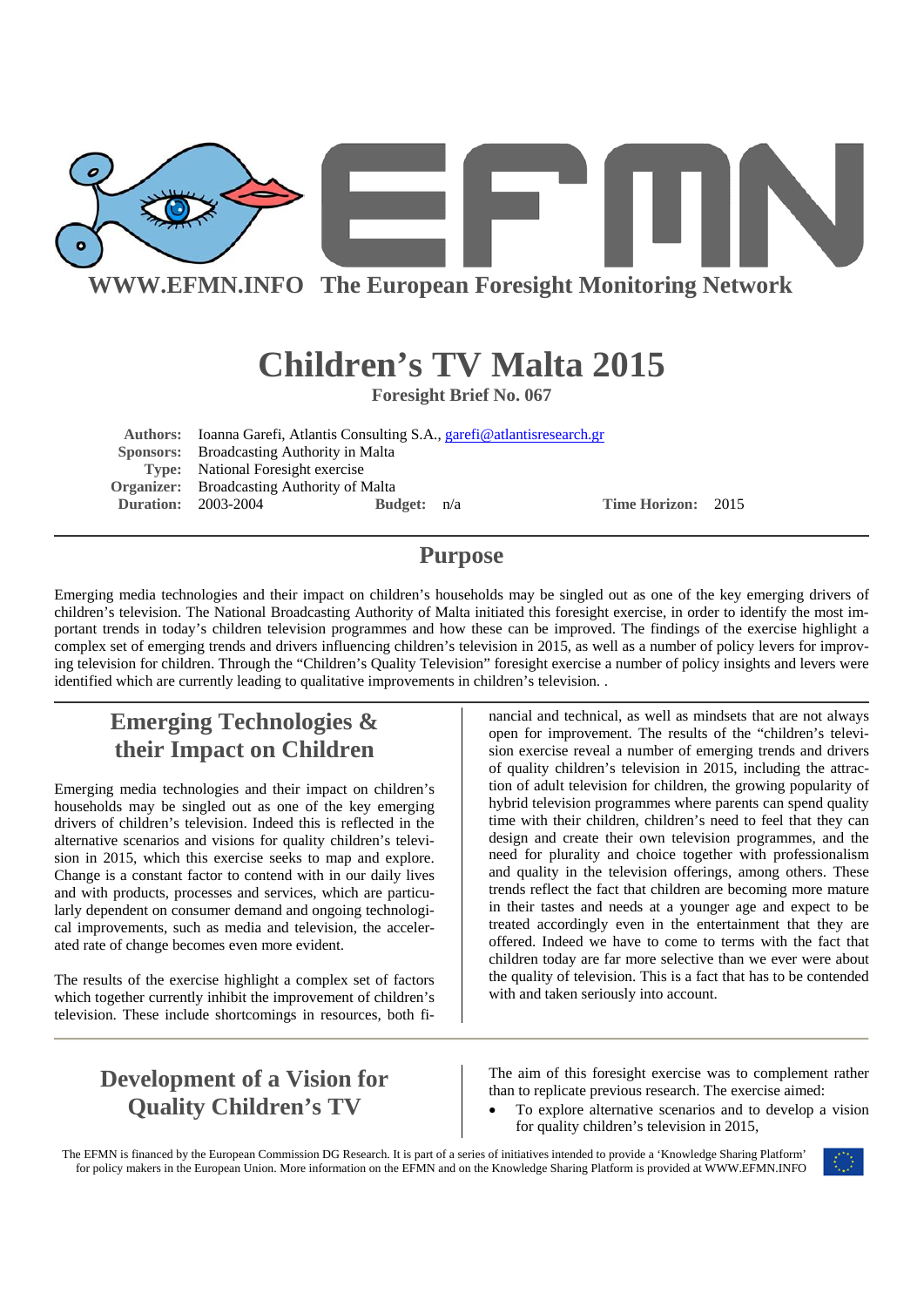- To motivate participants to identify roles for themselves in this vision,
- To instigate stakeholders to improve the quality of children's television programmes,
- To disseminate the concept of feasible quality television programmes for children,
- To provide criteria for the raising of standards,
- To provide the impetus for higher expectations on the part of both participants and others by means of initiating a dialogue on this topic.

#### **Children's Involvement in the Exercise**

This foresight exercise was conducted using simple foresight methodologies and tools such as scenario building, stakeholder mapping, consultation and focus groups.

The initial aim of using this methodology was to create visions of quality television for children in 2015. By proposing 2015 as the long-term time frame for this research, participants were given the opportunity to escape from the limitations of the current situation and, through the use of their imagination, to

# **Children Included in the Formulation of Quality Standards**

The researchers focused their efforts on clarifying what quality television for children implied. Their research on the subject exposed some key concepts concerning the quality of television nowadays.

They came to the conclusion that:

- Media could greatly influence young people's notion of a good life building on their values and concepts on how a good life could be understood,
- Television and other media give them the power to cope with all the difficulties in the future and to acquire strategies for acting on their dreams and hopes for the future,
- Pluralism in broadcasting implies a diversity of options and choices not only in products but also in the range of life styles and belief systems,
- Television has become an integral part of everyday life. It is no longer an intrusive force that acts as a threat to family values. It has become an important means of entertainment and saturation,
- Television has become an inseparable component of family life – evidence is its positioning in the living, eating and sleeping areas in our homes (media presence),
- Television is not merely another appliance like a cooker or a fridge. 'Family viewing' involves the operation of social power and influence, both within and beyond the family itself (power relations).

In this framework, quality television is defined as allowing children to participate and to play an active role in the programme and not just as spectators. Furthermore, quality televitake a mental leap towards the future and put forward useful proposals.

Another important tool that was utilised in schools for this exercise was the **Edward De Bono thinking tool.** Edward de Bono is considered as the guru of 'creating thinking' and has developed many tools for teamwork and creative ideas. The main purpose for its use was an attempt to elucidate children's perceptions on popular television programs for children and on their vision for quality children's television. The thinking skills teachers and researchers employed by the Education division in state primary and secondary schools conducted these sessions.

In this exercise different stakeholders were identified so as to suit the different groups, bearing in mind constraints such as time factors and age. The main target group was identified as being children from 9-12 years old, as well as media stakeholders (mainly television) and postgraduate students participating in workshops and envisaging the future of quality children's television.

sion can take on the role of a mediator, meeting the needs and expectations of different child age groups. It also breaks the established rules of television and displays creativity and innovation through the variety of programmes shown. It may initially struggle against unappreciative audiences and may tend towards the controversial.

#### **Foresight at Malta's State Schools**

The children made use of the de Bono methods and simple foresight techniques in order to highlight what they considered as the most popular television programmes. This process helped to clarify their perceptions on quality television for children. The key outcomes from the sessions that were conducted in state schools in Malta have shown different insights across the different age groups. More specifically:

- Children see a good TV production as including action, surprises, music and other activities.
- Children demonstrate a real concern over appropriate content (no violence or reduce fighting, no lies, no killings, etc.) and often state that quality children's programmes should contain content suitable for children.
- Children are keen to learn through television and there is a strong preference for arts and crafts and life skills programmes.
- Children enjoy good and interesting stories and they are especially interested in fantasy and entertainment.
- It is likely that a number of children have difficulty in understanding languages other than Maltese and, possibly, also unusual accents, as some respondents said they think good quality programmes are those, which they can easily understand.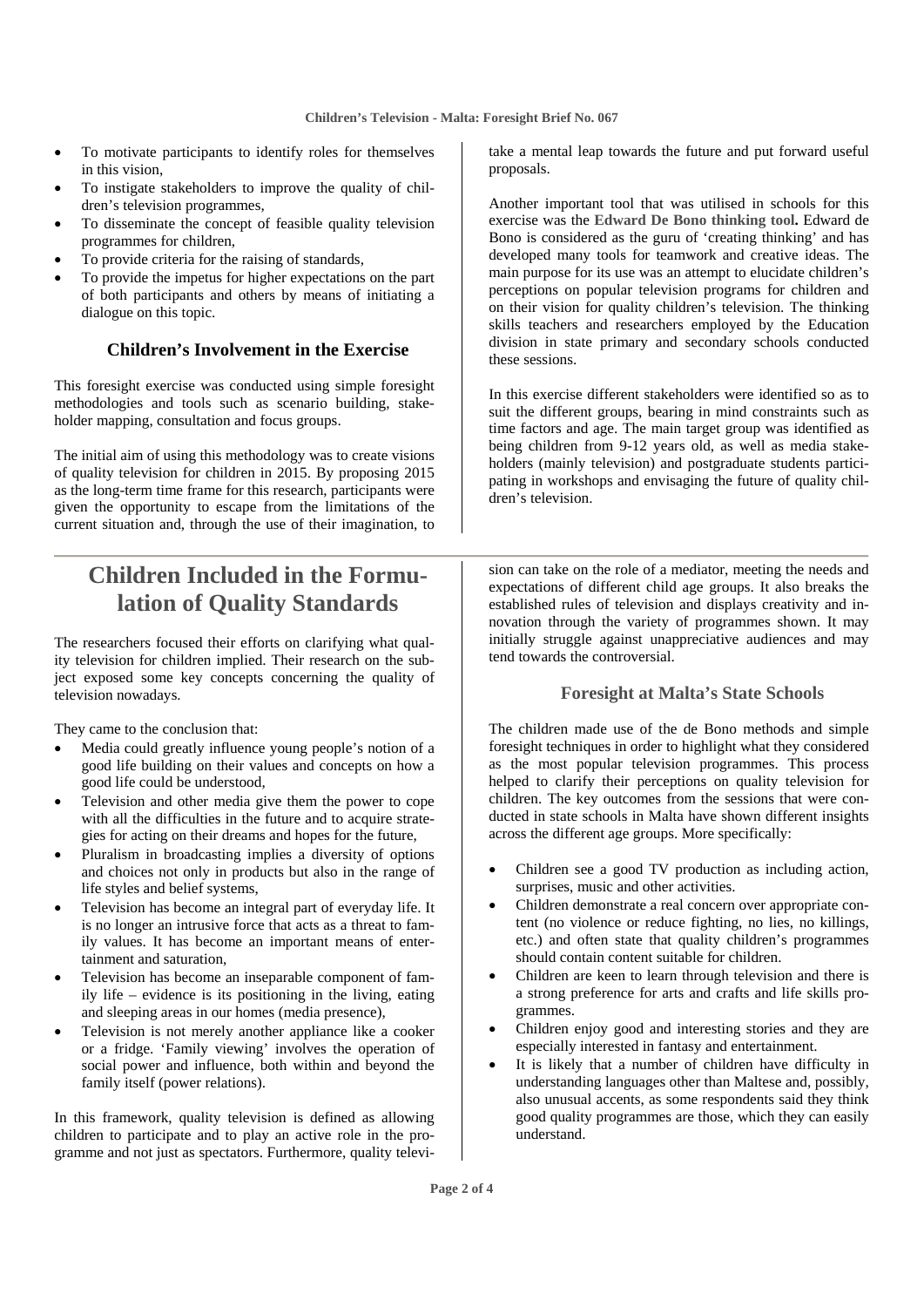- Children recognise and learn from good role models and examples and claim to enjoy programmes where good prevails over evil.
- It is interesting to note strong elements of consistency across age groups regarding programmes that children enjoy watching and what they do not enjoy.

Moreover, a number of issues and concerns emerge from the analysis of the children's feedback. These include children's awareness of:

- The importance of education and learning,
- The ineffectiveness of bad language,
- The importance of programmes being suitable for children,
- Expressions of professionalism,
- Action and adventure as expressions of entertainment,
- Advertisements as being disruptive during interesting programmes,
- Humour and emotions as fun but not always educational,
- Actors, presenters and talent displayed as role models.

#### **Pilot Focus Group - Malta Council for Science and Technology**

The Malta Council created a pilot focus group for Science and Technology. This specific exercise provided valuable information about scenarios for quality television for children in 2015 and about the sound coordination of planned future research. The key results after the development of this pilot focus group related mainly to issues raised in the presentations and discussions between all the interested participants.

The ideas that emerged included:

- Integration of today's technology with TV,
- More personalised TV with greater choice,
- TV not as an information provider, but as an interactive instrument that could diffuse knowledge,
- Touch screens for use of DVD, music, games,
- Children's growing power to affect / alter a programme and to participate more directly due to interactive TV,
- Media education within school curriculum provides all the required opportunities for children to produce their own programmes with facilities available in schools such as editing facilities on computers,
- Changes in the way messages are delivered nowadays: live interaction could be achieved even today, e.g. through web cams for live intervention in real time,
- Use of multimedia technologies can allow children to participate, learn and follow lessons from home,
- Children's participation in TV programmes has contributed in increasing the confidence and creativity of children as reflected in their keenness to express their opinions more – at present Maltese children tend to keep back from expressing their opinion,
- TV on demand could result in less quality TV programmes, which may be forced to give way to programmes with mass audiences.,
- 'Extreme' programmes bring out the worst in society what values do these programmes promote? They raise both content and quality concerns. A leap to the past could provide a good scenario for the future.
- Advertising efforts have already shifted towards Internet.

#### **Media Stakeholder Focus on Scenarios**

Three focus groups were developed, composed mainly of media stakeholders. Their main aim was to make use of simple foresight techniques in an attempt to create alternative scenarios for quality children's television in 2015.

Apart from the fact that many limitations have risen during the session procedure, due to difficulties in encouraging certain participants to move into the future as well as the diminished turnout of participants at sessions. However, the whole focus group perception was able to move forward as planned.

Participants who were keen on producing great ideas about the notion of quality television for children in 2015 presented mixed scenarios. In some scenarios children were empowered to produce their own programmes and in other, children were projected as watching less and less television and indulging more in interactive sessions with other media – television being relegated to the background or totally eliminated.

All key stakeholders have stressed the importance of the **Hybrid TV** scenario, combining children's and family television, where both children and adults could enjoy quality television time. A second scenario emerging from these focus groups was the **Ambient TV** where television is embedded in our environment, and will also be more portable and personalised. Television programmes will compete with other digital experiences. For example, it would be possible for someone in Malta to interact with someone from the US or a child in the UK could easily play a game on television with a child in Malta and appear on television while doing so. A third scenario is the **globally interactive TV** where a quiz for children will be shared and enjoyed by several countries simultaneously producing an interesting situation on immediate communication. Last but not least is the **TV powered by children scenario** where children will have the advantage of presenting their own news programme. In this scenario, children will be the journalists and would send reports from their town or city.

The following issues emerge from the four key scenarios:

- Can there be better cooperation between schools and television productions?
- Should children be encouraged to watch more television given that they hardly spend any time outdoors and are already very busy with homework and private lessons?
- Should the public be given what it wants or are we bound to care for and encourage an appreciation of quality in children's minds?
- Language is still a big issue  $-$  programmes in Maltese exclude English speaking children and vice-versa.